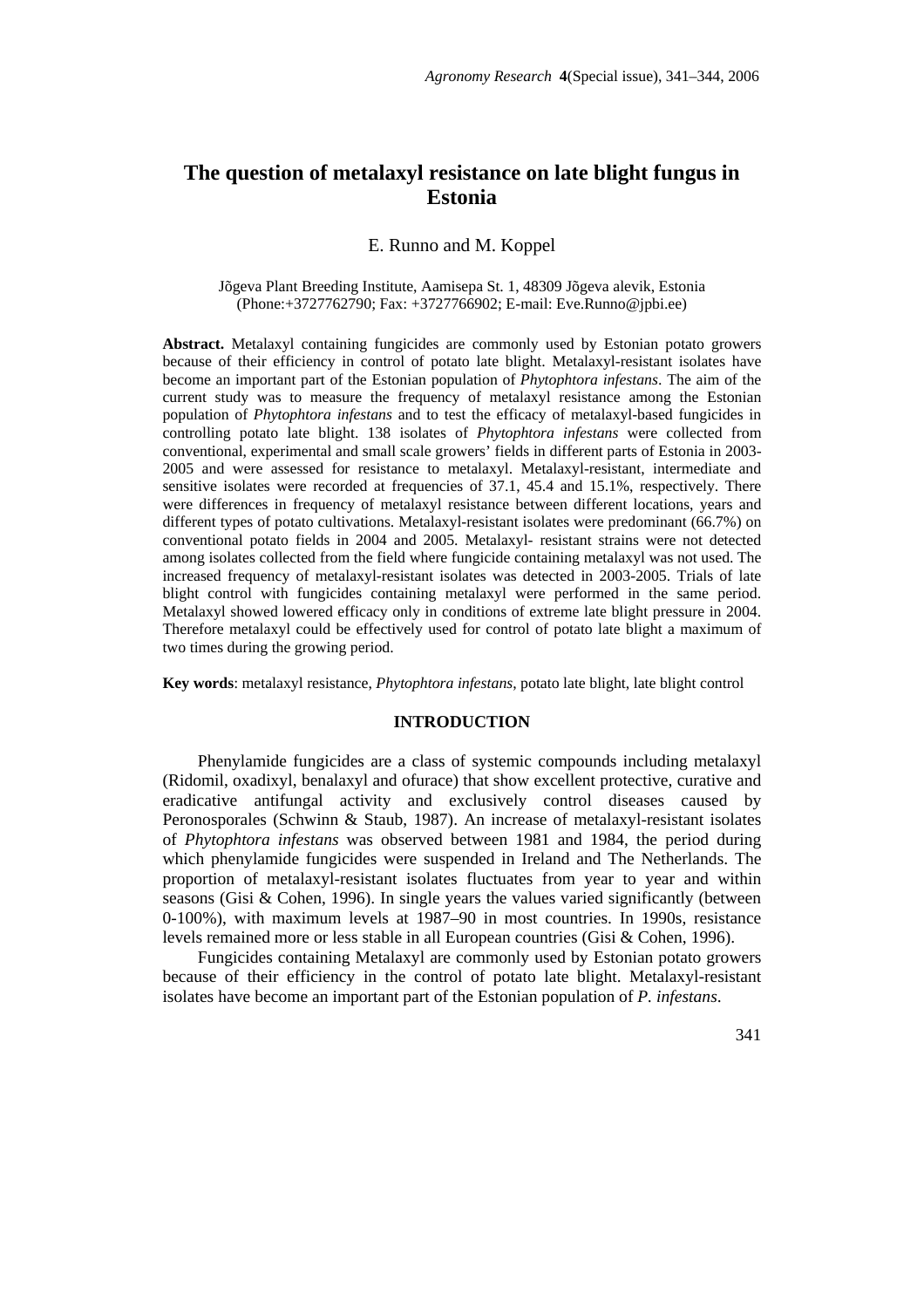The aim of the current study was to measure the frequency of metalaxyl resistance among the Estonian population of *P. infestans* and to test the efficacy of metalaxylbased fungicides in controlling potato late blight.

# **MATERIALS AND METHODS**

#### **Collection and culture of isolates**

Potato leaves naturally infected by *P. infestans* were collected during 2003–2005 from different parts of Estonia. Samples originated from conventional fields (Ingliste), small-scale farm fields (different locations) and experimental plots of Jõgeva Plant Breeding Institute. Blighted leaves were collected starting from the emergence of disease until the end of growing season. Isolation was carried out from one typical, single lesion per sample. Isolations were attempted by transferring a fragment of infected plant tissue at first to potato slices or tubers of susceptible cultivars (Bintje or Berber) without known R-genes. Rye agar was used for long term preservation of isolates of *P. infestans*.

## **Response to metalaxyl**

In total, 138 samples were analysed for resistance to metalaxyl. Leaves of greenhouse grown 4-5 week-old plants of susceptible cultivars Bintje or Berber were used. Leaflets were floated in distilled water or in solutions of technical metalaxyl of 10,0 and 100,0  $mg L<sup>-1</sup>$  concentrations. Twenty microlitres of sporangial suspension was placed in the centre of each leaflet. Inoculated leaflets were incubated at 15°C for 7 days. Each isolate was tested in **3** replications. After incubation, the leaves were observed using a stereomicroscope to estimate fungal growth and sporulation. The isolates were rated as resistant if they sporulated on leaflets in 100 mg  $\tilde{L}^{-1}$  metalaxyl. Those sporulating in a metalaxyl concentration of 10 mg  $L^{-1}$  were rated intermediate, and those sporulating only in water (?) metalaxyl were rated sensitive.

#### **Trials of late blight control**

Field experiments were arranged at the Jõgeva Plant Breeding Institute in 2003– 2005. Two potato varieties differing in resistance to late blight were used: moderately resistant Anti in 2003 and 2004 and susceptible Asterix in 2005. In all three years two different treatment regimes were used: untreated, where fungicides were not applied, and routine treatment where the first two sprayings used protectant fungicide Ridomil Gold MZ 68 WG (metalaxyl-M 40, mancozeb 640) 2.5 kg ha<sup>-1</sup> at  $10-12$  day intervals starting from row closing, and the next treatments with eradicant fungicide Shirlan (fluazinam 500)  $0.4 \, 1 \, \text{ha}^1$  at 10 day intervals. Trials were laid out according to randomized block design in three replications. The plot size was four rows (7,5\*0,7 m). To avoid possible neighbouring effects in border rows, late blight was estimated and the crop was harvested only from the two middle rows. Late blight infection was assessed twice a week according to 0–100% scale.

## **Statistics**

The statistical analysis of frequencies of *P. infestans* in different categories was performed using MS Excel. The results of the analyses are expressed as probability

342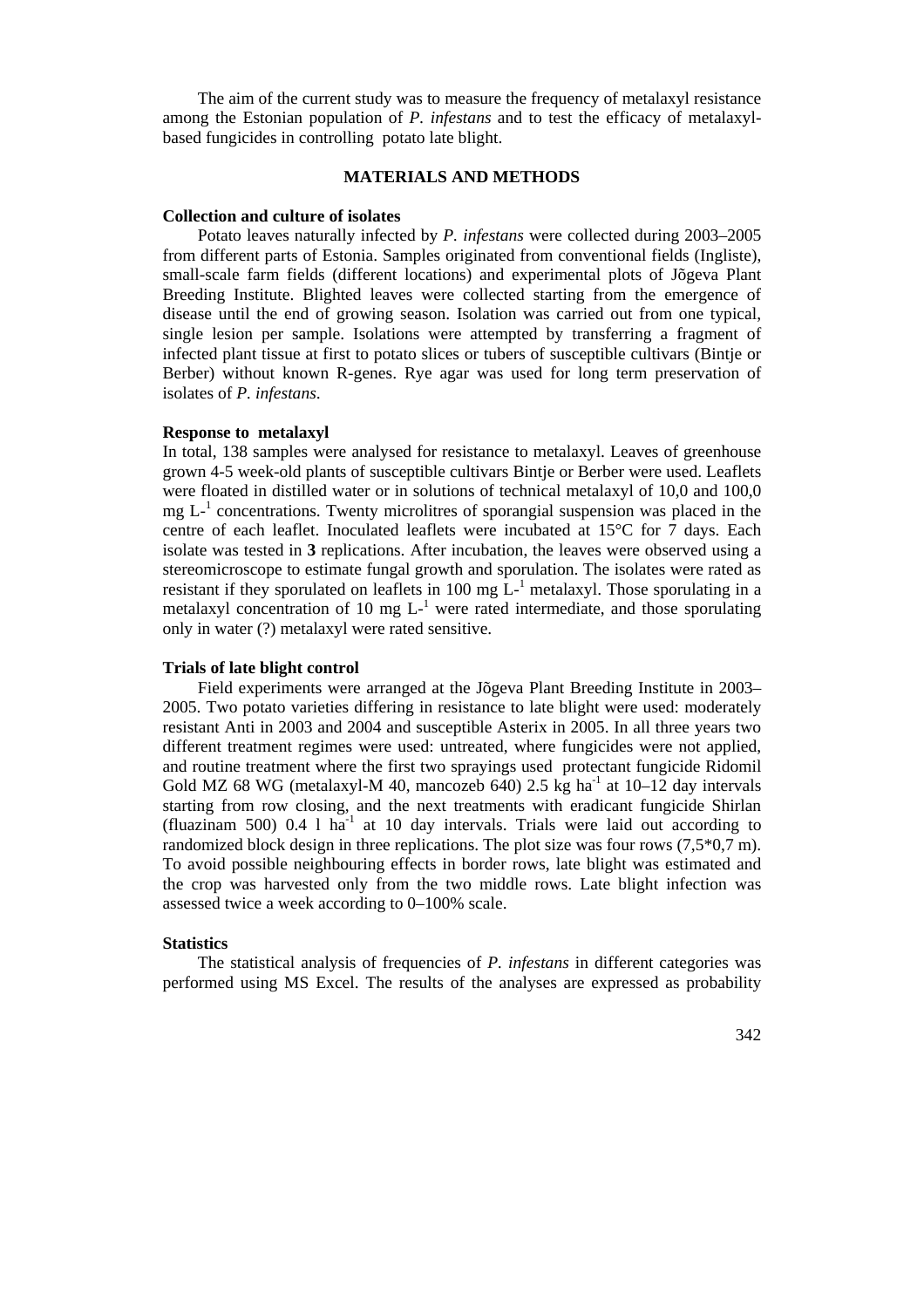values (p) related to chi-square values. Late blight infection was expressed as an average percentage of infected leaf area.

## **RESULTS AND DISCUSSION**

Metalaxyl-resistant, intermediate and sensitive isolates were recorded as 37.1%, 45.4% and 15.1% respectively. Statistically significant differences  $(P < 0.001)$  in the frequency of resistance to metalaxyl were observed between locations (Fig. 1), potato growing field types and years. The proportion of metalaxyl-resistant isolates from different locations ranged from 0 to 67% (Fig. 1). Metalaxyl-resistant isolates were predominant among isolates collected from the experimental field in 2004 (66,7%) and where metalaxyl was used on conventional fields in 2004 and 2005 (60%).In 2004 no metalaxyl-resistant strains were detected among isolates collected from the field (Naha) where fungicide containing metalaxyl was not used. As might be expected, insensitivity was more often found in conventional fields, where metalaxyl was commonly applied, than in small-scale growers**`** fields where fungicides were rarely used. The increase of frequency of metalaxyl-resistant isolates was detected from 2003-2005. Metalaxyl-resistant isolates were less frequent among isolates collected in 2003 than in 2004 and 2005. Even though the proportion of metalaxyl-resistant isolates fluctuates from year to year, there is strong evidence- that the quantity of metalaxylresistant isolates has increased compared with previous results (Runno et al., 2005). The reason for the increase could be the more consistent use of fungicides containing metalaxyl. As long as metalaxyl is used according to the recommendations in Estonia it is unlikely that metalaxyl-resistant isolates will completely displace sensitive isolates.



Fig. 1. Metalaxyl resistance<sup>a</sup> among isolates of *Phytophthora infestans* from different locations in Estonia during 2003–2005.

<sup>a</sup>MR, metalaxyl resistant; MI, intermediate metalaxyl sensitive.

343